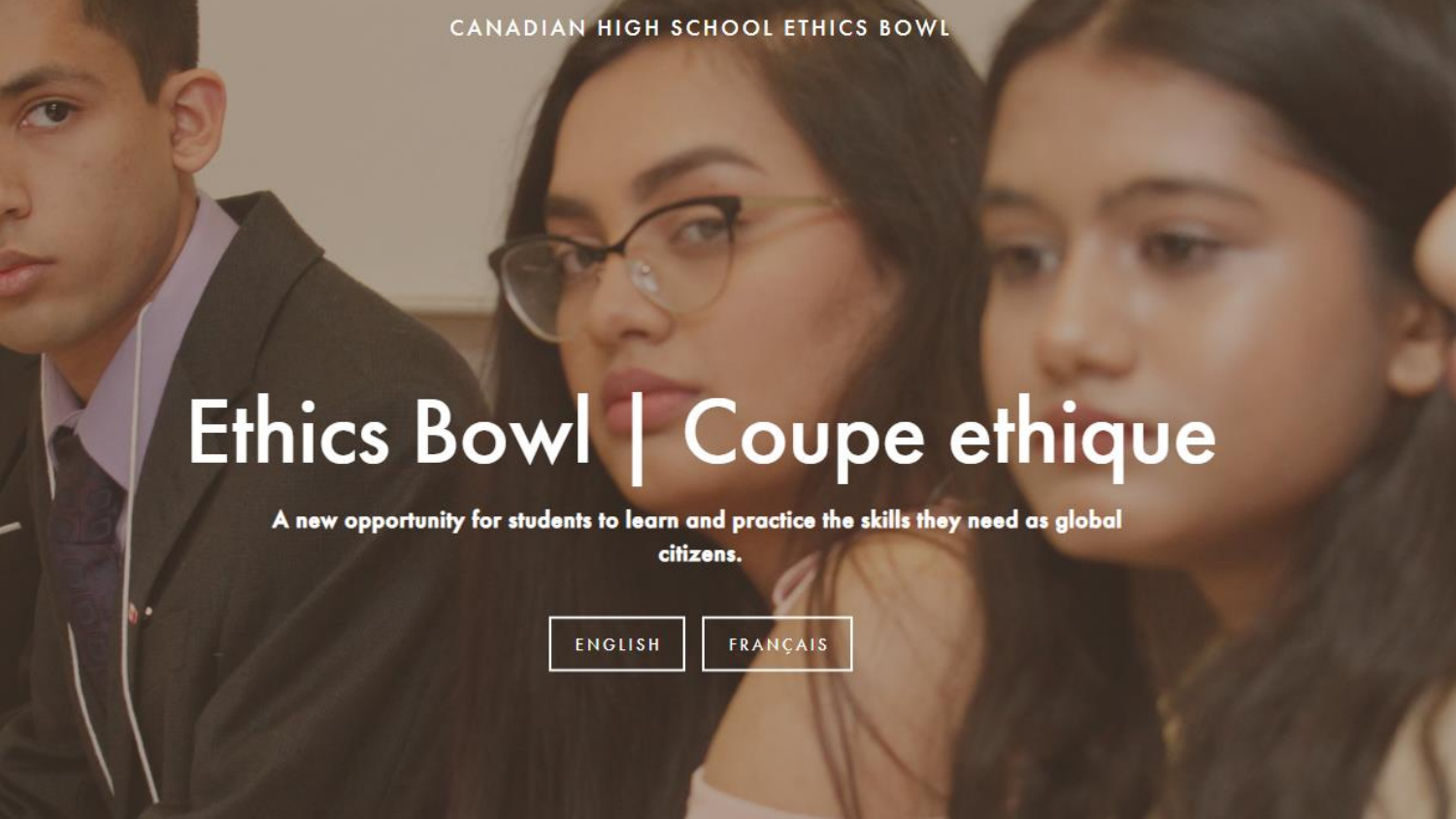For information, see: [www.ethicsbowl.ca](http://www.ethicsbowl.ca/)



### What is an Ethics Bowl?

An Ethics Bowl is both a collaborative and competitive event, where teams of students analyze and discuss ethical dilemmas. They imagine, criticize, and compare bold strategies, and may even amend their original positions when faced with convincing arguments. Students have opportunities to pose and respond to probing questions, which results in a deepening awareness of the stakes and principles that animate the discussion.



### Why an Ethics Bowl?

The unique, collegial dynamic of an Ethics Bowl encourages students to teach and learn from one another as they take part in courageous conversations about ethical issues. This process emphasizes the skills of communication and collaboration: critical thinking, active listening, articulation and expression, open-mindedness, and respectful dialogue and disagreement. Students engage actively with peers as they share diverse views, challenge ideas and assumptions, and deepen understandings.

Two videos produced by UNC Chapel Hill about the US version: [National High School Ethics Bowl 2018](https://vimeo.com/269011774) [National High School Ethics Bowl 2017](https://vimeo.com/232980906)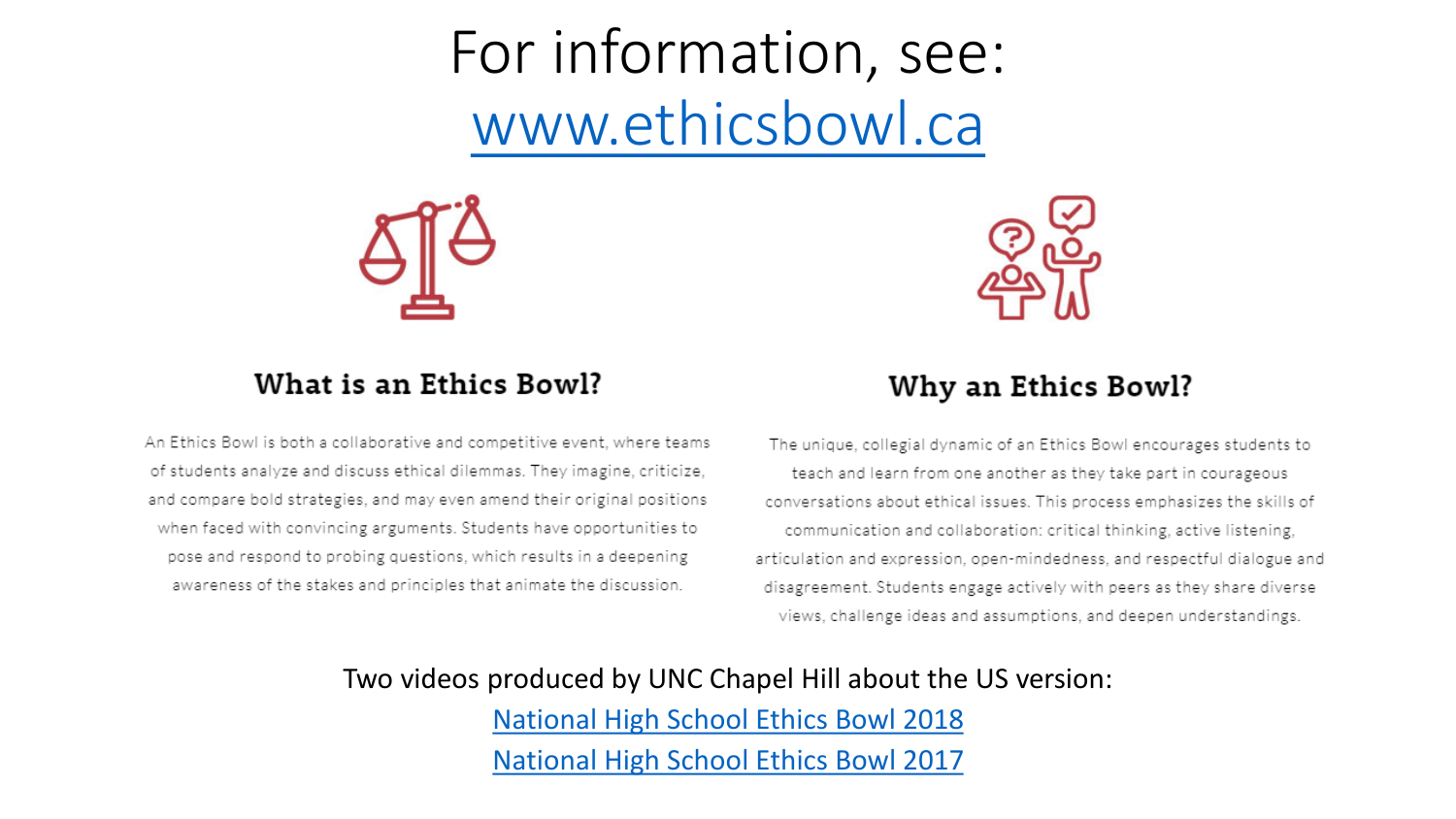## Why an ethics bowl in BC?

BC's new curriculum revolves around: To which core competency is

### **CORE COMPETENCIES**

**Communication** Work together to plan, carry out, and review tasks and activities Describe/recall and reflect on experiences and what one can do **Creative Thinking** Novelty and value **Generating ideas** Developing ideas **Critical Thinking** Analyze and critique Question and investigate Develop and design **Positive Personal & Cultural Identity** Relationship and cultural contexts 2. Personal values and choice PS Personal strengths and abilities **Social Responsibility** Contributing to community and caring for the environment Solving problems in peaceful ways PS **Valuing diversity** Building Relationships

**Personal Awareness & Responsibility** 

- Self-determination
- Self-regulation Well-being

PS

the Ethics Bowl relevant?



✓

✓



#### SIMON FRASER UNIVERSITY **SFU** ENGAGING THE WORLD

SFU is BC's engaged university. As others in the K-12 system do, the **Philosophy** department is proud to "develop the ability of students to analyze critically, reason and think independently, and acquire basic learning skills and bodies of knowledge; to develop in students a lifelong appreciation of learning, a curiosity about the world around them and a capacity for creative thought and expression," as stated in BC's mandate for the school system.

The Ethics Bowl is our way to do our part.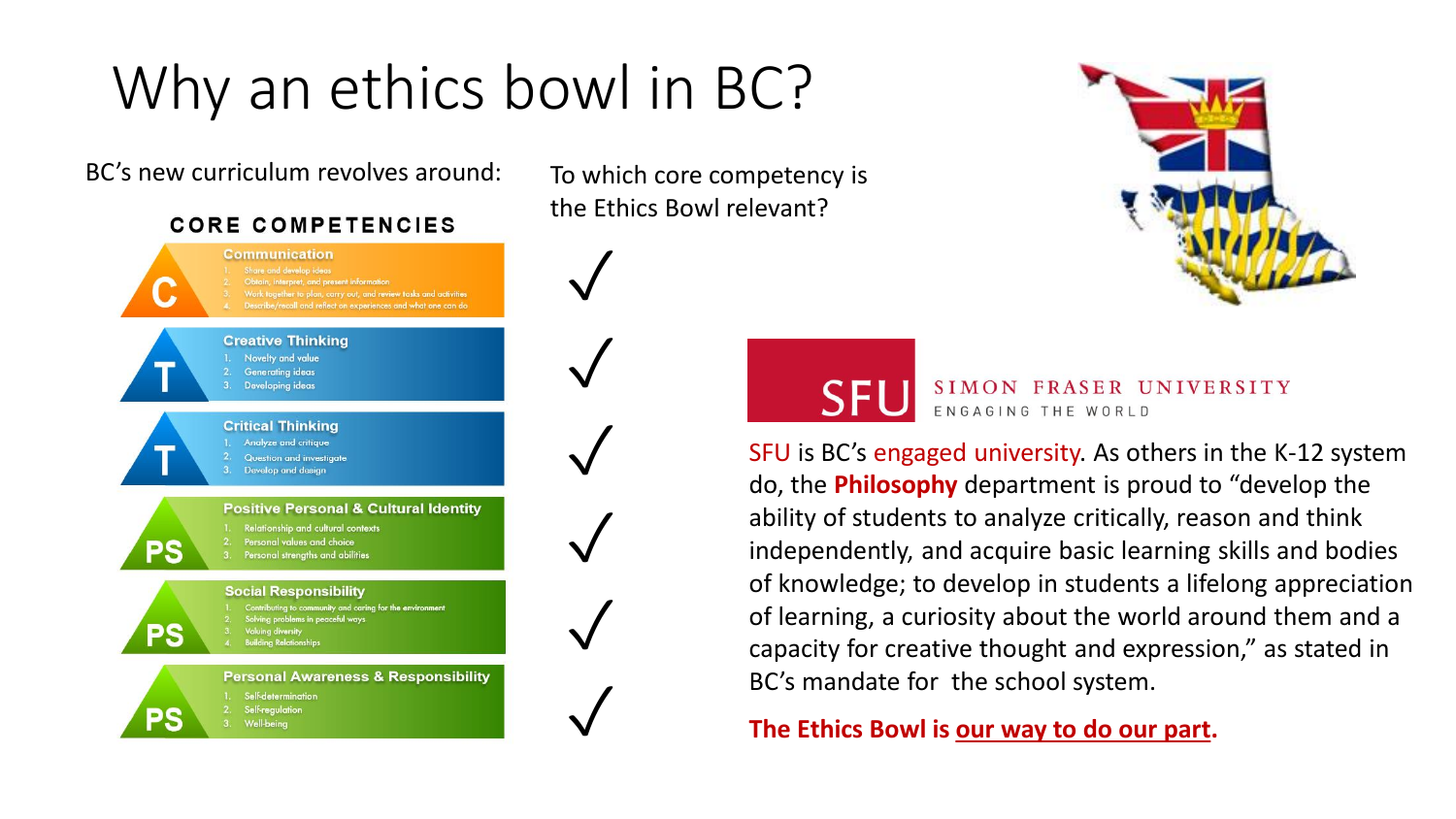### How to get a team started?